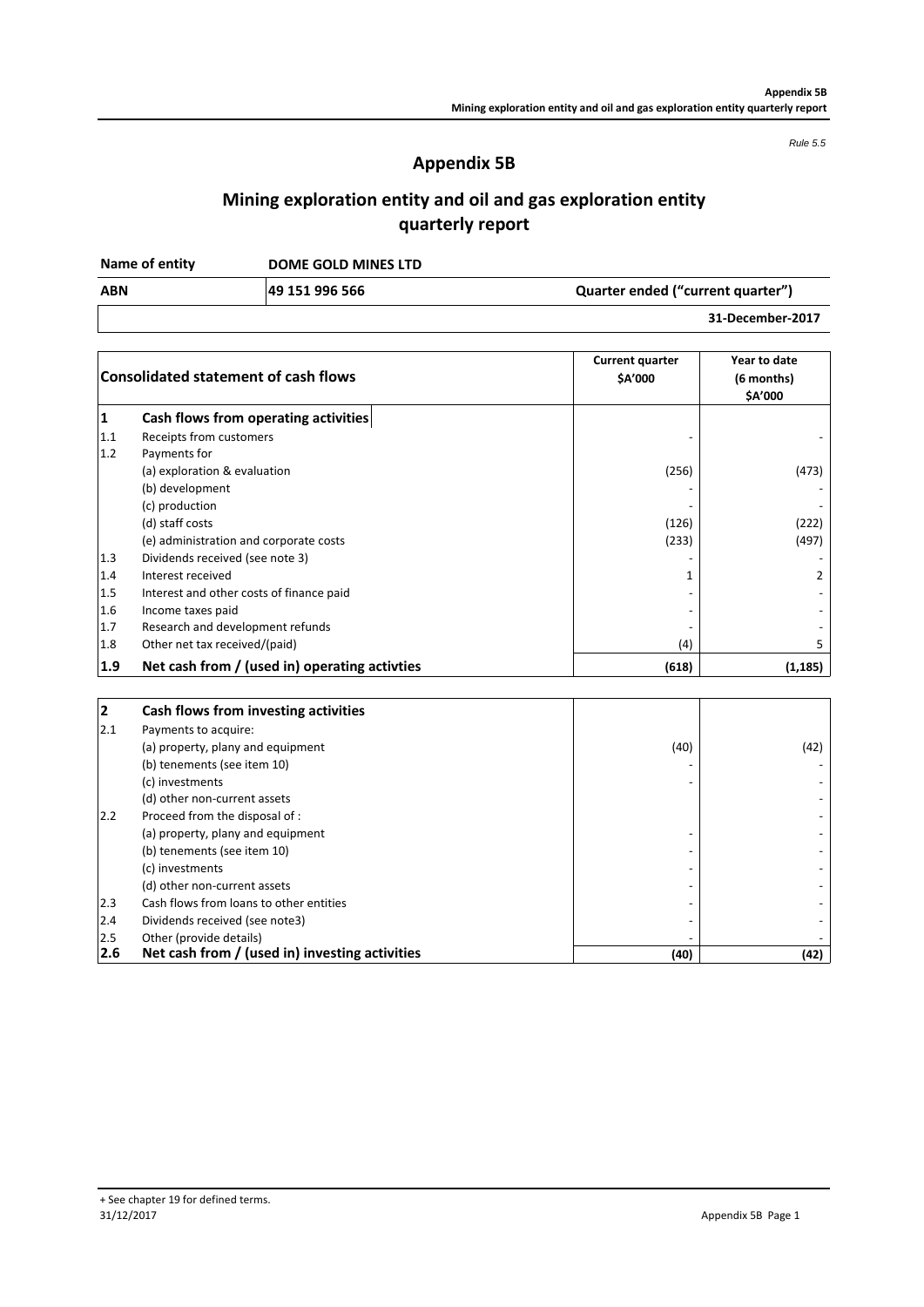### **Appendix 5B**

**Mining exploration entity and oil and gas exploration entity quarterly report**

|      | Consolidated statement of cash flows                                       | <b>Current quarter</b><br><b>SA'000</b> | Year to date<br>(6 months)<br><b>SA'000</b> |
|------|----------------------------------------------------------------------------|-----------------------------------------|---------------------------------------------|
| 3    | Cash flows from financing activities                                       |                                         |                                             |
| 3.1  | Proceeds from issues of shares                                             | 1,832                                   | 1,832                                       |
| 3.2  | Proceeds from issues of convertible notes                                  |                                         |                                             |
| 3.3  | Proceeds from exercise of share options                                    |                                         |                                             |
| 3.4  | Transaction costs related to issue of shares, convertible notes or options |                                         |                                             |
| 3.5  | Proceeds from borrowings                                                   | 600                                     | 600                                         |
| 3.6  | Repayment of borrowings                                                    | (410)                                   | (440)                                       |
| 3.7  | Transaction costs related to loans and borrowings                          |                                         |                                             |
| 3.8  | Dividends paid                                                             |                                         |                                             |
| 3.9  | Other - issue expenses paid                                                | (266)                                   | (324)                                       |
| 3.10 | Net cash from / (used in) financing activities                             | 1,756                                   | 1,668                                       |

| 14            | Net increase/ (decrease) in cash and cash equivalents for the<br>period |       |          |
|---------------|-------------------------------------------------------------------------|-------|----------|
| 14.1          | Cash and cash equivalents at beginning of period                        | 525   | 1,182    |
| 4.2           | Net cash from / (used in) operating activities (item 1.9 above)         | (618) | (1, 185) |
| $ 4.3\rangle$ | Net cash from / (used in) investing activities (item 2.6 above)         | (40)  | (42)     |
| 14.4          | Net cash from / (used in) financing activities (item 3.10above)         | 1,756 | 1,668    |
| 14.5          | Effect of movement in exchange rates on cash held                       | (1)   | (1)      |
| 4.6           | Cash and cash equivalent at end of period                               | 1,622 | 1,622    |

| 15  | Reconciliation of cash and cash equivalent                         | <b>Current quarter</b><br><b>SA'000</b> | <b>Previous quarter</b><br><b>\$A'000</b> |
|-----|--------------------------------------------------------------------|-----------------------------------------|-------------------------------------------|
| 5.1 | <b>Bank balances</b>                                               | 451                                     | 55                                        |
| 5.2 | Call deposits                                                      | 1.171                                   | 470                                       |
| 5.3 | <b>Bank overdrafts</b>                                             |                                         |                                           |
| 5.4 | Other (provide details)                                            |                                         |                                           |
|     | Cash and cash equivalents at end of quarter (should equal item 4.6 |                                         |                                           |
| 5.5 | above)                                                             | 1,622                                   | 525                                       |

| -6  | Payments to directors of the entity and their associates                                              |               |
|-----|-------------------------------------------------------------------------------------------------------|---------------|
|     |                                                                                                       | <b>SA'000</b> |
| 6.1 | Aggregate amount of payments to these parties included in item 1.2                                    |               |
| 6.2 | Aggregate amount of cash flow from loans to these parties included in item 2.3                        |               |
| 6.3 | Included below any explanation necessary to understand the transactions included in items 6.1 and 6.2 |               |
|     |                                                                                                       |               |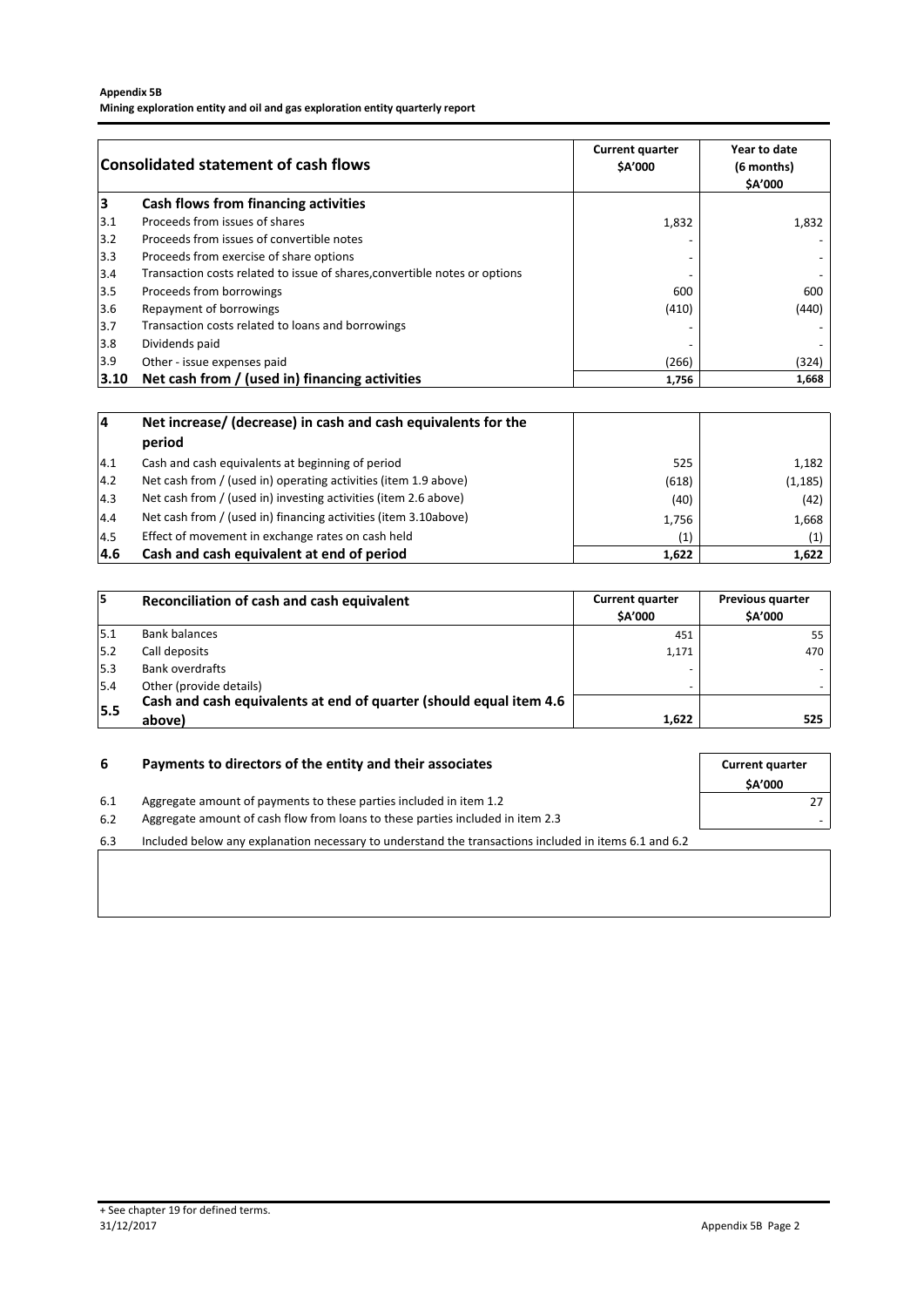# **Payments to related entities of the entity and their associates Example 20 Tay 12 Current quarter**

**\$A'000**

- 7.1 Aggregate amount of payments to these parties included in item 1.2
- 7.2 Aggregate amount of cash flow from loans to these parties included in item 2.3

7.3 Included below any explanation necessary to understand the transactions included in items 7.1 and 7.2

| -8                | <b>Financing facilities available</b>                                    | Total facility amount     | Amount drawn           |       |
|-------------------|--------------------------------------------------------------------------|---------------------------|------------------------|-------|
|                   | Add notes as necessary for an understanding of<br>the position           | at quarter end<br>\$A'000 | at quarter end \$A'000 |       |
| 8.1<br>8.2<br>8.3 | Loan facilities<br>Credit standby arrangements<br>Other (please specify) | 4,600<br>-                |                        | 1,090 |

8.4

Included below a description of each facility above, including the lender, interest rate and whether it is secured or unsecured. If any additional facilities have been entered into or are proposed to be entered into after quarter end, include details of those facilities as well.

Lender: Luxury Enterprises Ltd 5% unsecured loan \$1m loan facility

Lender: Tiger Ten Investment Ltd 5% unsecured loan \$3.5m loan facility Lender: Mr Tadao Tsubata 5% unsecured loan \$100K loan facility

| 19   | <b>Estimated Cash outflow for next quarter</b> | <b>SA'000</b> |
|------|------------------------------------------------|---------------|
| 19.1 | Exploration and evaluation                     | 135           |
| 9.2  | Development                                    |               |
| 9.3  | Production                                     |               |
| 19.4 | Staff costs                                    | 111           |
| 9.5  | Administration and corporate costs             | 223           |
| 9.6  | Other (provide details if material)            |               |
| 9.7  | <b>Total estimated cash outflow</b>            | 469           |